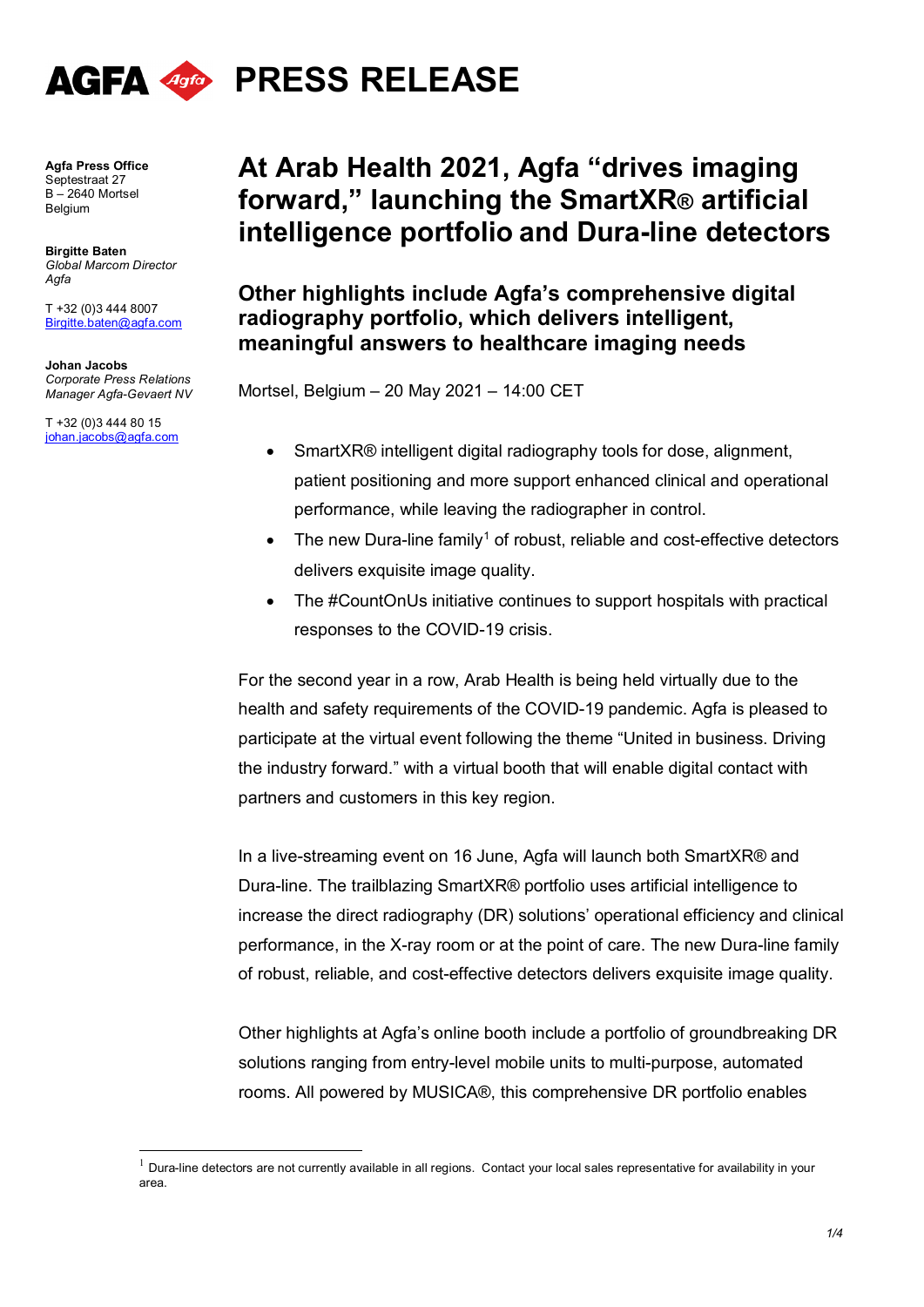

healthcare facilities of every size and budget to benefit from superb image quality and low radiation dose potential.

Visitors can also learn about Agfa's continuing #CountOnUs initiative to support hospitals in the fight against COVID-19.

# **Launching the radiographer's SmartXR**® **"assistant"**

SmartXR®, which will be launched in the live-streaming event on 16 June, adds targeted AI-based features to Agfa's DR solutions. Delivering tools for dose, alignment, patient positioning and more, it acts as an "intelligent assistant" to the radiographer, enabling a smoother and more efficient daily imaging workflow, and more consistent images. Integrated sensors and cameras combined with powerful AI software, 3D machine vision, deep learning and machine intelligence, assist the radiographer with first-time-right image acquisition. By reducing retakes, it speeds up the radiology workflow, optimizes energy and equipment costs, and supports the care quality and lean budget requirements of evidence-based medicine.

SmartXR® is available for Agfa's mobile DR 100s and high-productivity DR 600 (see below).

#### **Introducing Dura-line: the durable, reliable way to go Direct Digital**

At the launch event, participants will also discover the robust and cost-effective Dura-line family of detectors, which provides all the advantages of Direct Digital, while maximizing the use of existing equipment. Using Near-Field Communication (NFC) technology, Dura-line detectors can be shared between different modalities. The range includes 10" x 12" (25 cm x 32 cm), 14" x 17" (36 cm x 43 cm) and 17"×17" (43 cm x 43 cm) sizes, all offering outstanding battery autonomy and excellent scintillator quality. Combined with MUSICA®, they deliver high image quality at the lowest possible radiation dose reasonably achievable.

#### **More efficient exams, at the bedside and along the corridor: DR 100s**

The DR 100s, designed in collaboration with users around the world, offers smooth maneuverability and comfortable bedside imaging. The tube head with ZeroForce technology makes manual movement nearly effortless in all three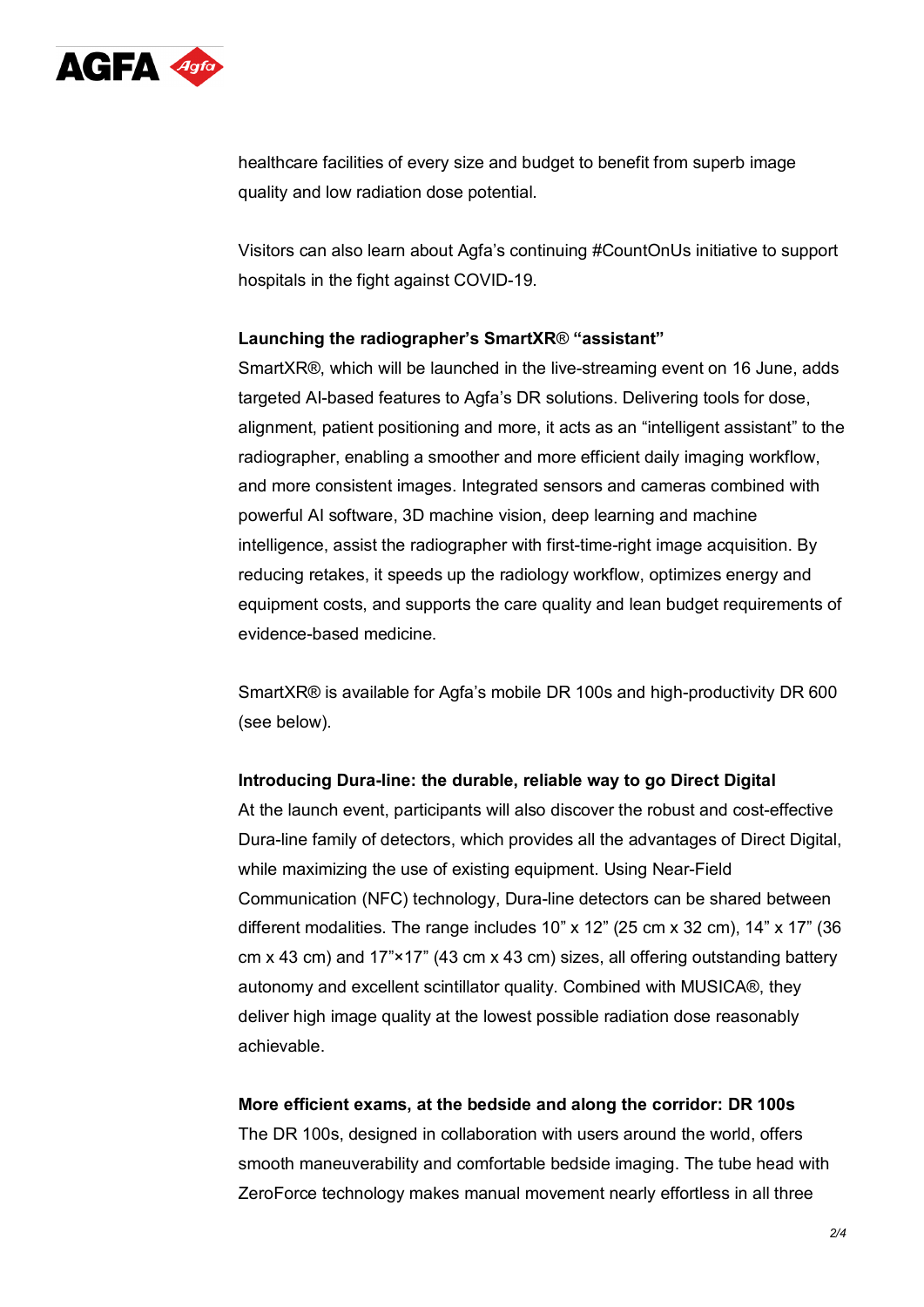

axes. Excellent DR image quality is combined with fast image preview, for a broad range of applications, including chest, abdominal, skeletal and stitched long-length exams.

# **Maximum productivity and throughput: DR 600**

The top-performance DR 600 is a fully automated, ceiling-suspended X-ray room. It is a complete solution that provides high-quality images while maximizing versatility. Streamlining workflow and increasing throughput, it enhances the experience of patients and operators alike with technologies including ZeroForce maneuverability and EasyStitch full leg/full spine imaging.

#### **Flexible imaging excellence, powered by MUSICA**®

All of Agfa's DR systems are powered by MUSICA®. The MUSICA® Imaging Workstation enhances workflow and productivity, with a single, intuitive interface for smooth, efficient DR imaging. Agfa's latest generation of its gold-standard MUSICA® image processing software provides "first time right" imaging. And with MUSICA®Flex, radiologists have even more flexibility to match the MUSICA® image processing to their own preferences and tastes.

# **Our customers can still #CountOnUs**

Throughout the global health crisis, Agfa has supported its clinical partners to create and implement practical responses. The #CountOnUs initiative focuses on finding ways to support imaging departments to increase their capacity, productivity and uptime, while offering value for the long term.

Around the world, hospitals have taken advantage of the free 90-day demo of the MUSICA® Chest+ software for gridless bedside imaging. This software, which can be used with all of Agfa's DR solutions, helps further increase speed and productivity of imaging by up to 30%, as no grid or disinfection of the grid is needed.

"Despite the challenges of the past year, we are delighted to have the opportunity to launch two groundbreaking solutions at the virtual Arab Health event. More than ever, healthcare budgets are putting the pressure on to